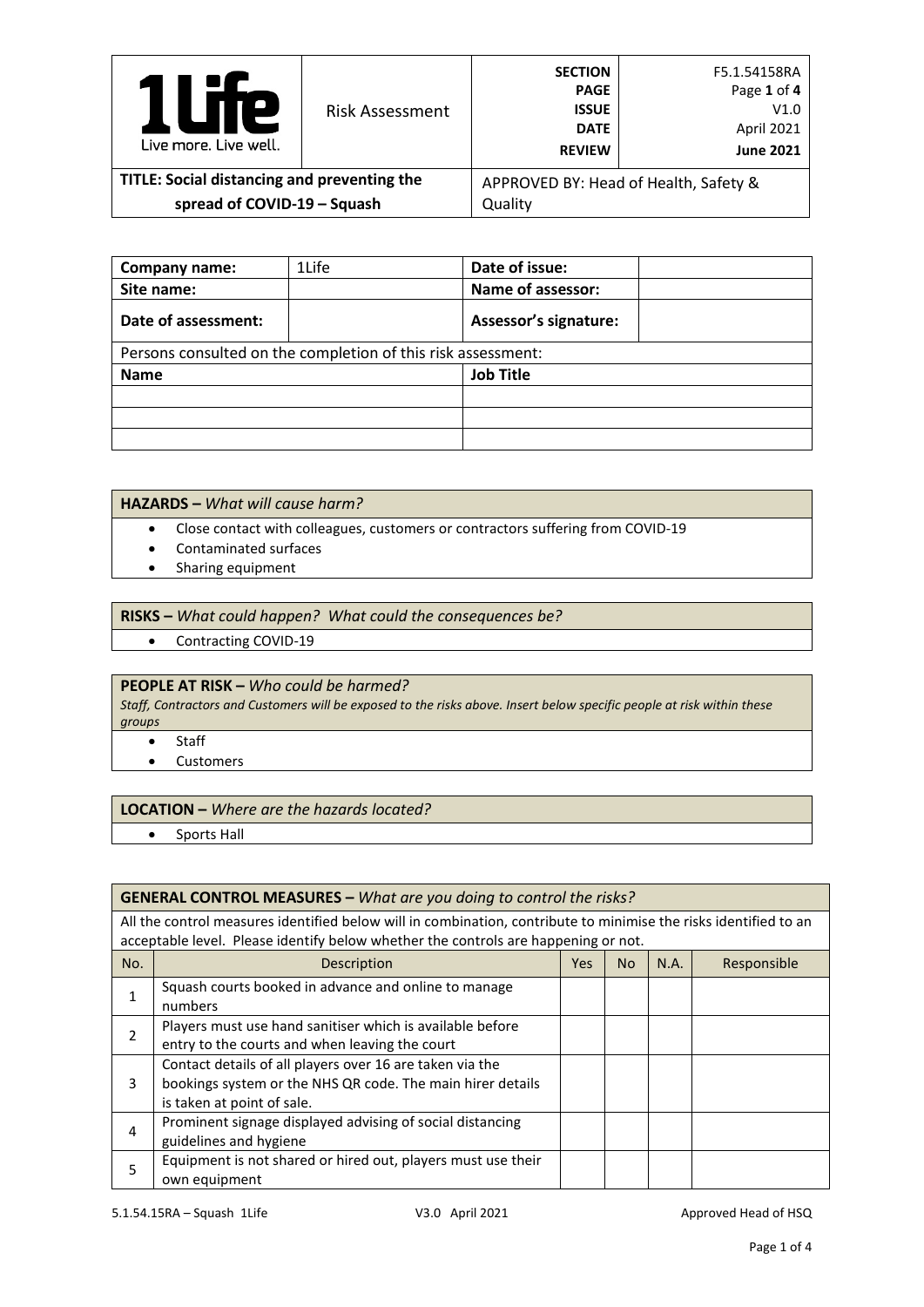| L<br>Live more, Live well.                  | <b>Risk Assessment</b> | <b>SECTION</b><br><b>PAGE</b><br><b>ISSUE</b><br><b>DATE</b><br><b>REVIEW</b> | F5.1.54158RA<br>Page 2 of 4<br>V1.0<br>April 2021<br><b>June 2021</b> |  |
|---------------------------------------------|------------------------|-------------------------------------------------------------------------------|-----------------------------------------------------------------------|--|
| TITLE: Social distancing and preventing the |                        | APPROVED BY: Head of Health, Safety &                                         |                                                                       |  |
| spread of COVID-19 - Squash                 |                        | Quality                                                                       |                                                                       |  |

|     | <b>GENERAL CONTROL MEASURES - What are you doing to control the risks?</b>                                       |     |           |      |             |
|-----|------------------------------------------------------------------------------------------------------------------|-----|-----------|------|-------------|
|     | All the control measures identified below will in combination, contribute to minimise the risks identified to an |     |           |      |             |
|     | acceptable level. Please identify below whether the controls are happening or not.                               |     |           |      |             |
| No. | Description                                                                                                      | Yes | <b>No</b> | N.A. | Responsible |
| 6   | Players showing symptoms of COVID-19 will not be                                                                 |     |           |      |             |
|     | allowed access to the Centre                                                                                     |     |           |      |             |
| 7   | No bodily contact, including handshakes and high fives                                                           |     |           |      |             |
| 8   | No gatherings once training or games have finished                                                               |     |           |      |             |
| 9   | Players must come ready to play and keep any belongings to<br>a minimum.                                         |     |           |      |             |
| 10  | Participants must take all of their equipment with them at<br>the end of their session                           |     |           |      |             |
|     | On arrival players must go straight to the squash courts at                                                      |     |           |      |             |
| 11  | their allocated time and do not use other areas of the                                                           |     |           |      |             |
|     | building                                                                                                         |     |           |      |             |
| 12  | Players must leave the facility as soon as their booking has<br>finished                                         |     |           |      |             |
|     | External hirers must supply COVID suitable and sufficient risk                                                   |     |           |      |             |
| 13  | assessments which are checked by the General or Operations                                                       |     |           |      |             |
|     | Manager                                                                                                          |     |           |      |             |
|     | Supply and extract systems running at full capacity with fresh                                                   |     |           |      |             |
| 14  | air dampers opened to 100% fresh air intake where these are                                                      |     |           |      |             |
|     | in place, to achieve a target ventilation rate of 20 litres per<br>person per second                             |     |           |      |             |
|     | A squash court touch points are periodically disinfected                                                         |     |           |      |             |
| 15  | throughout the day.                                                                                              |     |           |      |             |
|     | As of 12th April 2021                                                                                            |     |           |      |             |
|     | Adults - single play or same household/bubble only                                                               |     |           |      |             |
| 15  | permitted                                                                                                        |     |           |      |             |
|     | Under 18's - organised (coach/club led) out of school settings                                                   |     |           |      |             |
| 16  | activities for up to 15 players                                                                                  |     |           |      |             |
| 17  | 1-1 coaching - permitted for adults and juniors                                                                  |     |           |      |             |
|     | No earlier than 17th May                                                                                         |     |           |      |             |
| 18  | Up to 6 players or same household/bubble adults and juniors                                                      |     |           |      |             |
| 19  | Adults or juniors modified version of squash                                                                     |     |           |      |             |
| 20  | Coaching a group of up to 6 players (adults and juniors)                                                         |     |           |      |             |
| 21  | Risk assessment to be reviewed following a change in                                                             |     |           |      |             |
|     | Government advice                                                                                                |     |           |      |             |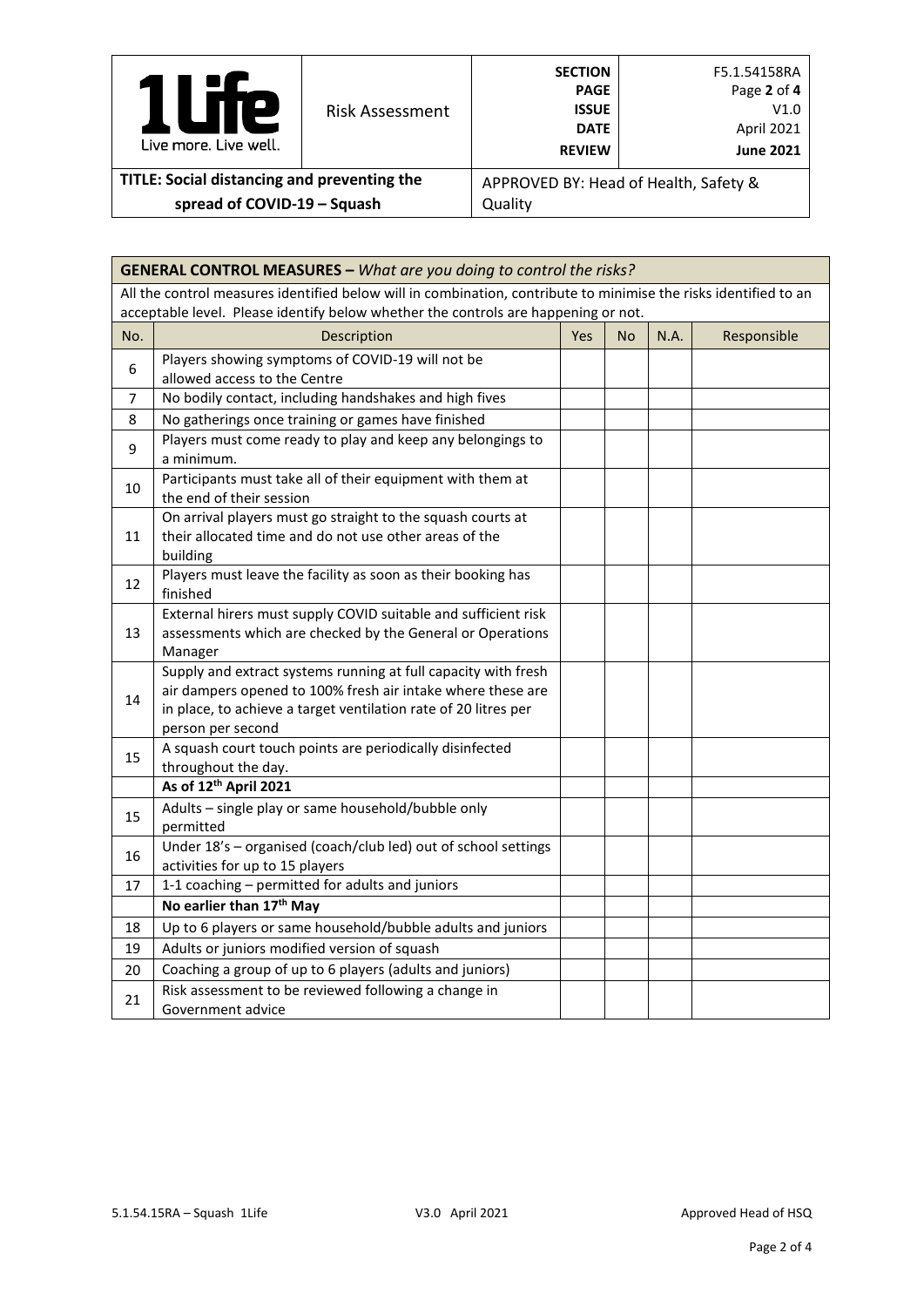| Р<br>Live more, Live well.                  | <b>Risk Assessment</b> | <b>SECTION</b><br><b>PAGE</b><br><b>ISSUE</b><br><b>DATE</b><br><b>REVIEW</b> | F5.1.54158RA<br>Page 3 of 4<br>V1.0<br>April 2021<br><b>June 2021</b> |
|---------------------------------------------|------------------------|-------------------------------------------------------------------------------|-----------------------------------------------------------------------|
| TITLE: Social distancing and preventing the |                        | APPROVED BY: Head of Health, Safety &                                         |                                                                       |
| spread of COVID-19 - Squash                 |                        | Quality                                                                       |                                                                       |

**SITE SPECIFIC ASSESSMENT –** *Complete this table for any hazard, risk not included above and for any additional control measures in place or required.*

| No. | Hazard | Risk | <b>Control Measure</b> | Responsible | In place?<br>Yes/No |
|-----|--------|------|------------------------|-------------|---------------------|
|     |        |      |                        |             |                     |
|     |        |      |                        |             |                     |
|     |        |      |                        |             |                     |
|     |        |      |                        |             |                     |

# CONTACT YOUR COMPANY HEALTH AND SAFETY RESOURCE IN THE FIRST INSTANCE IF YOU ADD ANY HAZARD, RISK OR CONTROL MEASURE IN THIS TABLE

| <b>ACTIONS</b> – What actions must be done to ensure the full implementation of the risk assessment? |                                                                                                      |           |             |      |            |             |
|------------------------------------------------------------------------------------------------------|------------------------------------------------------------------------------------------------------|-----------|-------------|------|------------|-------------|
|                                                                                                      | Write down an appropriate action for any control measure marked as 'No'                              |           |             |      |            |             |
|                                                                                                      | Identify high priority actions with a 'Yes'                                                          |           |             |      |            |             |
|                                                                                                      | Link the 'Number' column to the relevant Control Measure number in the risk assessment to enable the |           |             |      |            |             |
|                                                                                                      | assessor to cross reference and check that all 'No's' have an action recorded against them           |           |             |      |            |             |
|                                                                                                      | Insert additional rows as required to enter all of the actions needed.                               |           |             |      |            |             |
| Number                                                                                               | Description                                                                                          | High      | Responsible | Due  | Completion | Completion  |
|                                                                                                      |                                                                                                      | Priority? |             | Date | date       | checked by: |
|                                                                                                      |                                                                                                      |           |             |      |            |             |
|                                                                                                      |                                                                                                      |           |             |      |            |             |
|                                                                                                      |                                                                                                      |           |             |      |            |             |
|                                                                                                      |                                                                                                      |           |             |      |            |             |
|                                                                                                      |                                                                                                      |           |             |      |            |             |

I confirm that I have read, reviewed and understood this risk assessment and if in doubt I have sought the advice of the relevant person in my organisation.

I confirm that I am aware that I must monitor the completion of the actions highlighted in the assessment to ensure they are completed adequately and within the timescales set.

<span id="page-2-0"></span>

| <b>Appointed Person:</b>          | Signature: |
|-----------------------------------|------------|
| <b>Appointed Person Job Role:</b> |            |
| Date:                             |            |